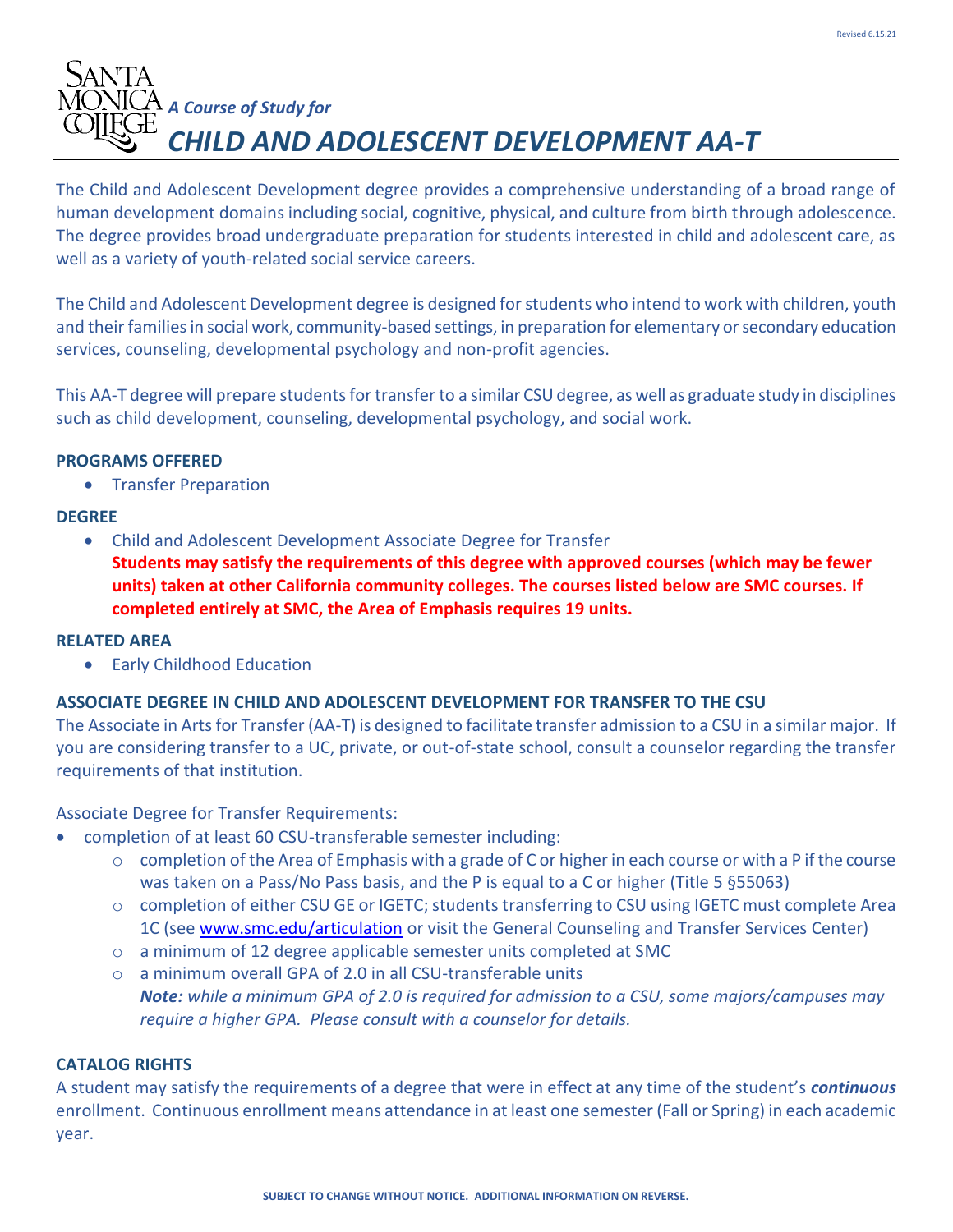#### **TRANSFER PREPARATION**

Many colleges/universities offer baccalaureate degrees in this field. Students planning to transfer to a four-year college or university should complete the lower-division major requirements and the general education pattern for the specific transfer institution. SMC has articulation agreements with the many UC and CSU campuses, as well as several private and out-of-state institutions.

Exact major requirements for UC and CSU campuses can be found online at *assist.org*.

A listing of private, nonprofit California colleges and universities can be found online at *aiccu.edu*. For articulation agreements between SMC and some of these institutions see *smc.edu/articulation*.

The **University of California system has a transfer pathway** for any UC campus that offers Communication. For more information, visit *pathwaysguide.universityofcalifornia.edu*

SMC offers the **Child and Adolescent Development Associate Degree for Transfer**. Students completing this degree are eligible for priority transfer admission consideration in the majors at the **California State University**  campuses listed below. In addition, you will be required to complete no more than 60 semester/90 quarter CSU units of coursework after transfer to complete your baccalaureate degree.

**NOTE: If you are considering transfer to a UC, private, or out-of-state school, please consult a counselor before applying to transfer, as the transfer requirements may be different from those required for the Child and Adolescent Development AA-T.**

For the most current list of CSU campuses accepting this Transfer degree visit *calstate.edu/transfer/adtsearch/search.shtml* 

#### **ONLINE ASSOCIATE DEGREE FOR TRANSFER (ADT)**

Santa Monica College offers the courses highlighted below fully online. Students may complete the degree requirements fully online. For math and lab science GE requirements, only Math 54 (or ACCTG/BUS 45 for CSU bound students) and Astronomy 3 are offered online.